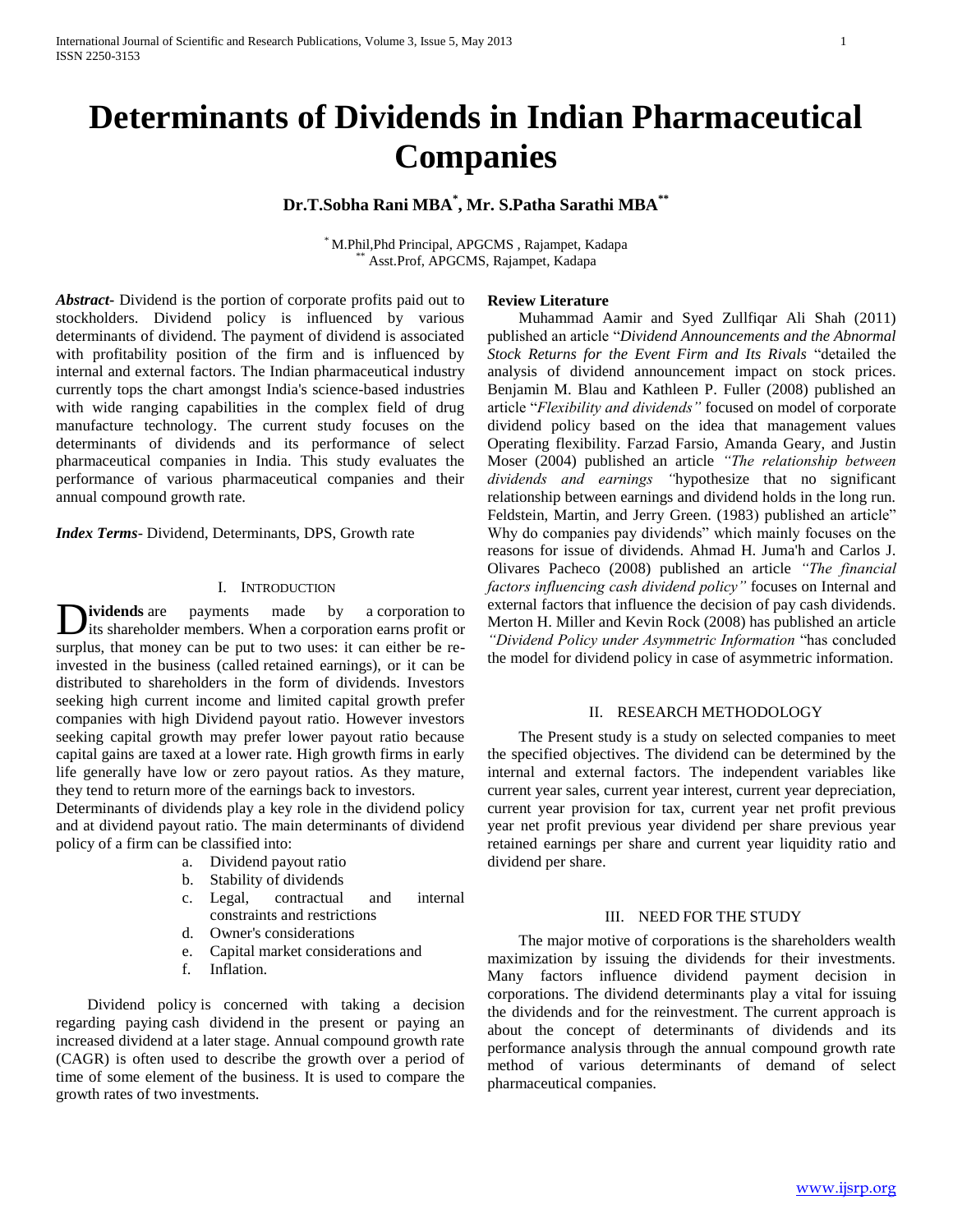#### IV. OBJECTIVE

 The current study main objective is to analyze the profitability, and the growth rate of Select Pharmaceutical companies.

#### V. SOURCES OF DATA

 For the current analysis data is secondary data and were collected from the financial reports of the selected pharmaceutical companies from the year 2002-2011. From internet [\(www.moneycontrol.com\)](http://www.moneycontrol.com/).

#### **Tools for Analysis Annual Compound Growth Rate:**

 The year-over-year growth rate of an investment over a specified period of time .The compound annual growth rate is calculated by taking the nth root of the total percentage growth rate, where the number of years in the period is being considered

$$
ACGR = \left(\frac{\text{Ending Value}}{\text{Beginning Value}}\right)\left(\frac{1}{\text{\# of years}}\right) = 1
$$

 ACGR is not the actual return in reality. It's an imaginary number that describes the rate at which an investment would have grown if it grew at a steady rate.

#### **Profit before interest and taxes (PBIT)**

 Profit before interest and taxes (PBIT) or operating income is a investment formula to measure of a corporation's profitability by subtracting operating expenses from revenue excluding tax and interest.

# **PBIT = revenue --- Operating expenses**

# **PBIT (or) operating income = Net profit + Interest + Taxes**

# **Profit after Tax**

 Profit after Tax (PAT) is the net profit earned by the company after deducting all expenses like interest, depreciation and tax.

#### **PAT= PBIT- Interest- Tax**

#### **Earnings per Share (EPS)**

 EPS is the indicator that shows how much a share earns in a financial period. It is the amount of earnings per each outstanding share of a company's stock.

## **EPS = Net Profit available to equity shareholders\_ Number of ordinary Shares out standing**

#### **Dividend per Share**

 The sum of declared dividends for every ordinary share issued. Dividend per share (DPS) is the total dividends paid out over an entire year (including interim dividends but not including special dividends) divided by the number of outstanding ordinary shares issued.

> **EPS = Dividend paid to equity shareholders\_ Number of ordinary Shares out standing**

VI. DATA ANALYSIS AND INTERPRETATION

| S.No                    | <b>Company Name</b>      | PBIT (in crs)             |                             | <b>ACGR</b> of PBIT<br>(in %) |
|-------------------------|--------------------------|---------------------------|-----------------------------|-------------------------------|
|                         |                          | Beginning year (<br>2002) | <b>Ending year</b><br>2011) |                               |
| $\mathbf{1}$            | <b>Hetero Drugs</b>      | 20.25                     | 78.4                        | 14.49                         |
| $\overline{2}$          | <b>Dr.Reddy Labs</b>     | 579.22                    | 1088.6                      | 6.51                          |
| $\overline{\mathbf{3}}$ | <b>Cipla</b>             | 285.2                     | 1162.26                     | 15.08                         |
| $\overline{\mathbf{4}}$ | <b>Sun Pharma</b>        | 188.25                    | 1454.61                     | 22.68                         |
| 5                       | <b>Lupin Labs</b>        | 161.74                    | 897.01                      | 18.6                          |
| 6                       | <b>Aurobindo Pharma</b>  | 131.49                    | 860.27                      | 20.66                         |
| $\overline{7}$          | <b>GSK</b>               | 161.19                    | 732.4                       | 16.34                         |
| 8                       | <b>Cadila Healthcare</b> | 90.46                     | 676.7                       | 22.29                         |
| $\boldsymbol{9}$        | <b>Aventis Pharma</b>    | 90.8                      | 279.59                      | 11.9                          |

**TABLE NO:1 Annual Compound Growth Rate of PBIT (in %)**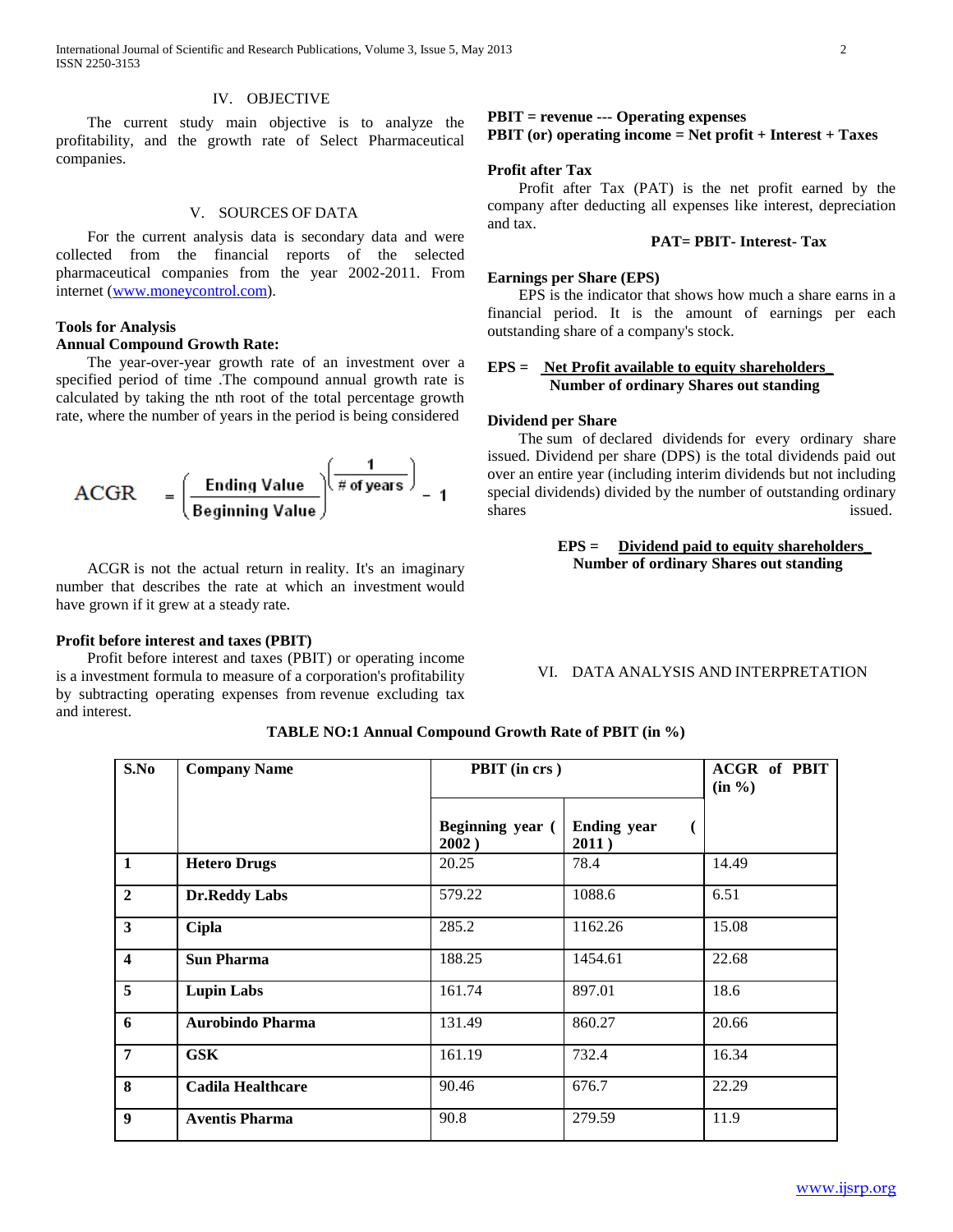| 10 | <b>IPCA Pharma</b> | 59.08 | 367.24 | 20.04 |
|----|--------------------|-------|--------|-------|

Source: Annual Reports of select Pharma companies

#### **INTERPRETATION:**

 From the above table 7.1 the annual compound growth rate of PBIT ranges from 6.21 % to 22.68 % for the selected Pharmaceutical companies. The Hetero Drugs had a growth rate of 14.49% from 2002 to 2011.Dr.Reddys is having least growth rate (6.51 % ) in PBIT among the selected companies where as the Sun Pharma has the highest growth rate of 22.68 % among the companies selected.

 Dr.Reddy's laboratories is having less operating profit compared to other companies where as the Sun Pharma has

more operating profit and has a superior in annual growth of PBIT. PBIT of Cipla increased from 285.2 crs to 1162.26 crs from the year 2002 to 2011 and it has annual co pound growth rate of 15.08%. Lupin Pharma has a moderate annual compound growth rate of 18.6 % and the PBIT ranges from 161.74 crs to 897.01 crs. Aurobindo Pharma and IPCA Pharma had a similar annual compound growth rate with a variation of 0.62 % and their growth rates of PBIT are 20.66% and 20.04 % respectively

| S.No           | <b>Company Name</b> | PAT (in crs)              |                             | <b>ACGR of PAT</b><br>$(in \%)$ |
|----------------|---------------------|---------------------------|-----------------------------|---------------------------------|
|                |                     | Beginning year (<br>2002) | <b>Ending year</b><br>2011) |                                 |
| $\mathbf{1}$   | Hetero Drugs Ltd.,  | 4.31                      | 52.34                       | 28.36                           |
| $\overline{2}$ | Dr.Reddy Labs       | 553.96                    | 920.2                       | 5.2                             |
| 3              | Cipla               | 207.00                    | 920.39                      | 16.5                            |
| $\overline{4}$ | Sun Pharma          | 168.69                    | 1383.8                      | 23.42                           |
| 5              | Lupin Pharma        | 72.67                     | 809.87                      | 27.26                           |
| 6              | Aurobindo Labs      | 69.93                     | 594.75                      | 23.92                           |
| $\overline{7}$ | <b>GSK</b>          | 98.08                     | 434.74                      | 15.97                           |
| 8              | Cadila Healthcare   | 65.35                     | 599.8                       | 24.81                           |
| 9              | Aventis Pharma      | 60.8                      | 186.37                      | 11.9                            |
| 10             | <b>IPCA</b> Pharma  | 35.44                     | 261.43                      | 22.11                           |

**TABLE NO 2 : Annual Compound Growth Rate of PAT (in %)**

Source: Annual Reports of select Pharma companies

#### **INTERPRETATION:**

 From the above table 7.2 the annual compound growth rate of Profit after tax (PAT) from the year 2002 to 2011 ranges from 5.2 % to 28.36 % for the selected Pharmaceutical companies. The Hetero Drugs has highest annual compound growth rate of 28.36% and its PAT ranges from 4.31crs to 52.34crs from the year 2002 to 2011. Dr.Reddy's is having least PAT growth rate of 5.2% of PAT and it has a PAT of 553.96 crs in the year 2002 and 920.2 crs during the year 2011.Sun Pharma and Aurobindo have a similar growth rate with a minor variation of 0.5 %. Their ACGR of PAT is 23.42 % to 23.92 % respectively. GSK and Cipla had a moderate growth rate of 15.97 % and 16.5 %

respectively. Lupin Pharma and Cadilla Health care has a annual compound growth rate of 27.26 % and 24.81 % and are next to Hetero drugs ltd., in their PAT growth rates. Aventis Pharma is having a PAT growth rate of 11.9 % and its PAT increased from 60.8% to 186.37 % from the year 2002 to 2011.GSK profit after tax increased from 98.08 crs to 434.74 crs and it has a annual compound growth rate of 15.97 %. The annual compound growth rate of profit after tax for IPCA Pharma is 22.11 % and for the years 2002 to 2011 its PAT increased from 35.44 crs to 261.43 crs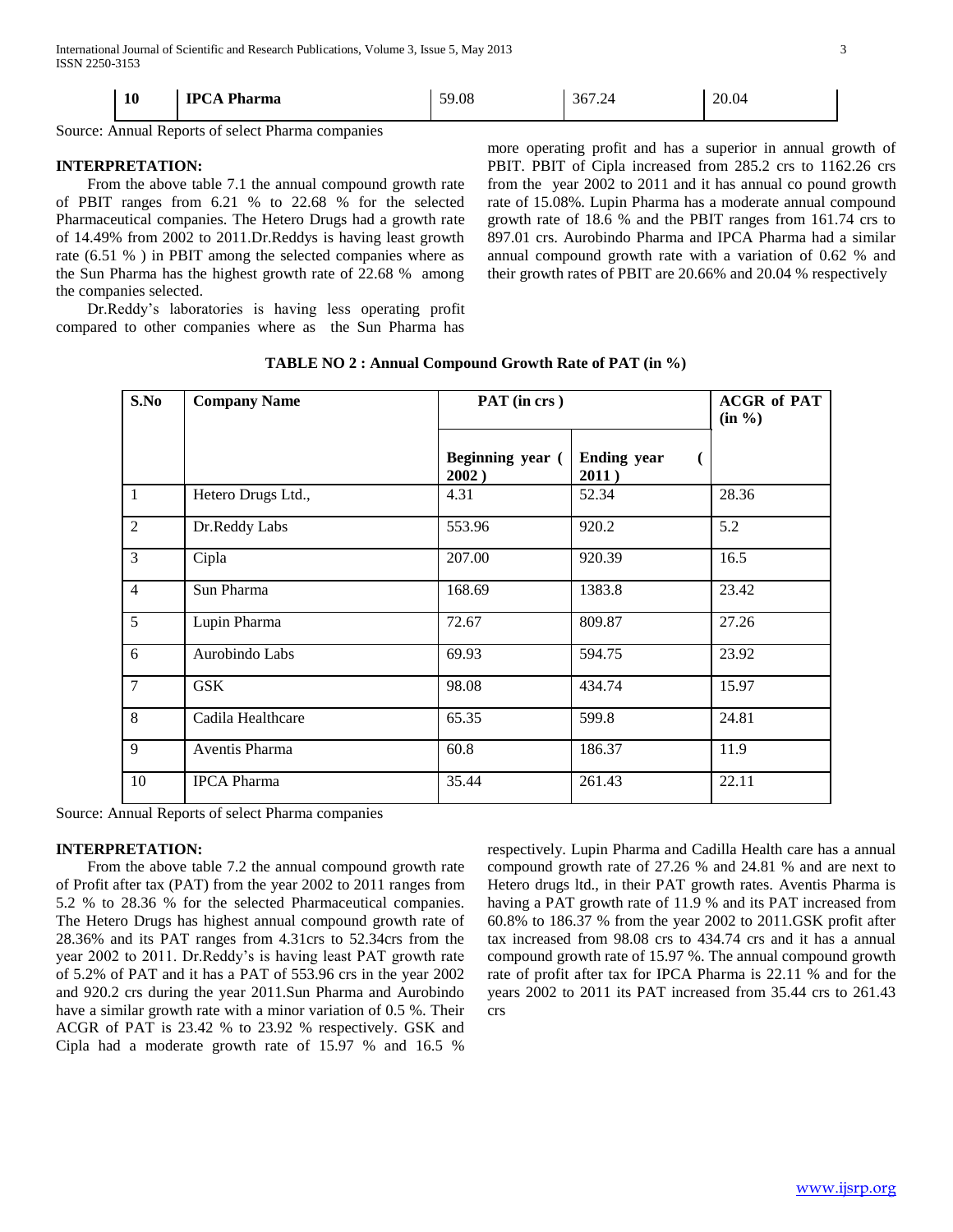| S.No           | <b>Company Name</b> | $EPS$ (in rs)             |                             | <b>ACGR Of EPS</b><br>$(in \%)$ |
|----------------|---------------------|---------------------------|-----------------------------|---------------------------------|
|                |                     | Beginning year (<br>2002) | <b>Ending year</b><br>2011) |                                 |
| $\mathbf{1}$   | Hetero Drugs Ltd.,  | 0.26                      | 18.52                       | 0.532                           |
| $\overline{2}$ | Dr.Reddy Labs       | 60.07                     | 52.78                       | $-0.0128$                       |
| $\overline{3}$ | Cipla               | 39.2                      | 11.96                       | 0.111                           |
| $\overline{4}$ | Sun Pharma          | 36.33                     | 13.36                       | $-0.0951$                       |
| $\overline{5}$ | Lupin Pharma        | 17.71                     | 18.15                       | 0.245                           |
| 6              | Aurobindo Labs      | 33.14                     | 20.4                        | $-0.047$                        |
| $\overline{7}$ | <b>GSK</b>          | 13.17                     | 50.84                       | 0.144                           |
| $\overline{8}$ | Cadila Healthcare   | 11.26                     | 29.81                       | 0.102                           |
| 9              | Aventis Pharma      | 26.53                     | 83.01                       | 0.221                           |
| 10             | <b>IPCA Pharma</b>  | 27                        | 21.11                       | $-0.024$                        |

**TABLE NO -3 : Annual Compound Growth Rate of EPS (in %)**

# **INTERPRETATION:**

 From the above table 7.3 there is a negative compound growth rate of EPS for the companies like Dr. Reddy's, Cipla, Sun Pharma, IPCA are -0.0128 %, -0.0951%, -0.047%, and - 0.024% respectively. Cipla and GSK had similar growth rates with a variation of 0.033 % and their EPS of two companies are not similar. Lupin Pharma has a growth rate of 0.245 % and its EPS increased from 17.71rs to 18.15rs from the year 2002 to 2011. Aventis Pharma EPS increased from 26.53 rs to 83.01 rs and it has a annual compound growth rate of 0.221 % which is of moderate growth rate. Cadila Helath care has a growth rate of 0.102 % and its EPS is increased from 11.26 rs to 29.81 rs from the year 2002 to 2011

 $\triangleright$  The negative EPS indicates that there is a loss in their Earnings per share in their compound growth rate. The negative compound growth rate doesn't mean that there is loss at per share earnings for every year it only represents the annual compound growth rate from 2002 to 2011.

| TABLE NO 4: Annual Compound Growth Rate of DPS (in %) |  |  |  |
|-------------------------------------------------------|--|--|--|
|-------------------------------------------------------|--|--|--|

| S.No           | <b>Company Name</b> | DPS (Rs in crs)                | <b>ACGR Of DPS</b><br>$\sin \frac{\theta}{\theta}$ |         |
|----------------|---------------------|--------------------------------|----------------------------------------------------|---------|
|                |                     | <b>Beginning</b> year<br>2002) | <b>Ending year</b><br>2011)                        |         |
| 1              | Hetero Drugs Ltd.,  | 0.0124                         | 0.0200                                             | 0.0489  |
| $\overline{2}$ | Dr.Reddy Labs       | 0.0760                         | 0.1124                                             | 0.0412  |
| 3              | Cipla               | 0.0699                         | 0.0279                                             | 0.087   |
| 4              | Sun Pharma          | 0.0500                         | 0.0349                                             | 0.035   |
| 5              | Lupin Pharma        | 0.0500                         | 0.0300                                             | 0.049   |
| 6              | Aurobindo Labs      | 0.0293                         | 0.0201                                             | 0.0 313 |
| 7              | <b>GSK</b>          | 0.0699                         | 0.499                                              | 0.204   |
| 8              | Cadila Healthcare   | 0.03500                        | 0.0625                                             | 0.0596  |